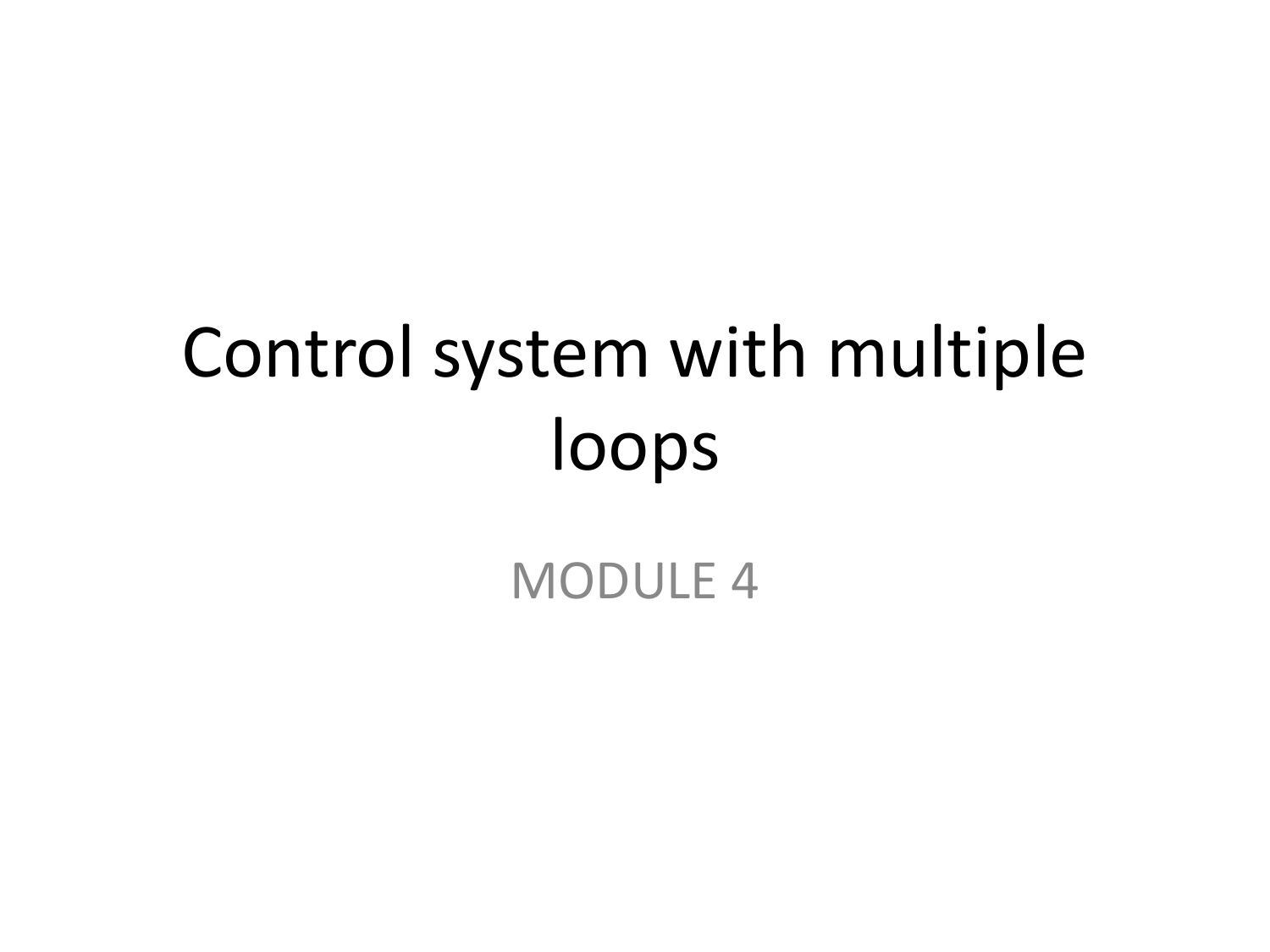# Multiple loops

- Multiple loops are needed to control a system by taking more than one measurement and one manipulation OR one measurement and more than one manipulated variable. Such as
- 1. Cascade control
- 2. Selective control
- 3. Split range control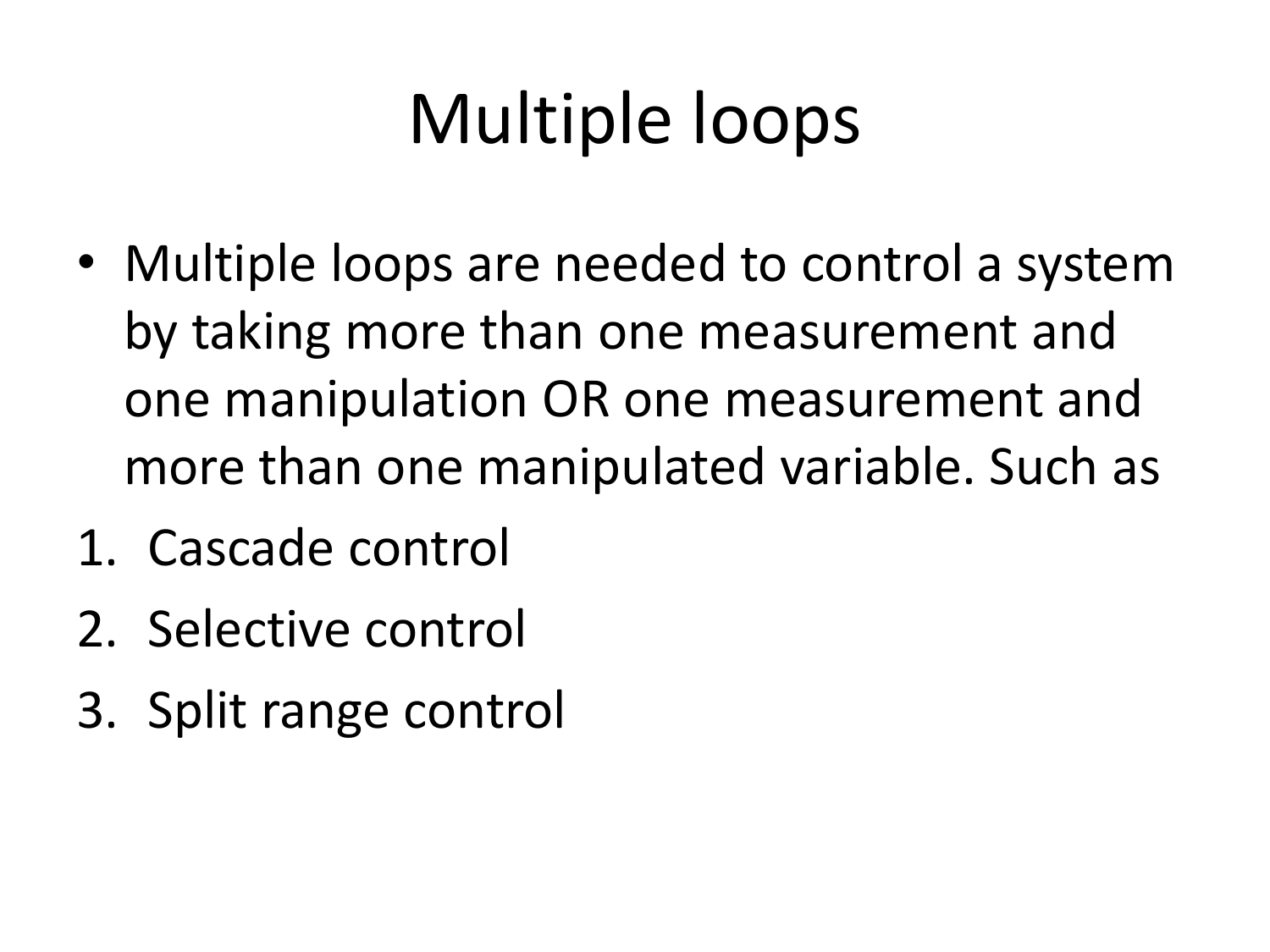#### Cascade control

- Example 1: exothermic reaction in a CSTR
- Objective: to keep the temperature of the reacting mixture, T, constant at a desired value.
- Disturbance: temperature of feed & coolant
- Manipulated variable: flow rate of coolant
- Simple feedback: measure reacting mixture temp (T) and manipulate flow rate of coolant
- Cascade: measure reacting mixture temp (T) and manipulate flow rate and temperature of coolant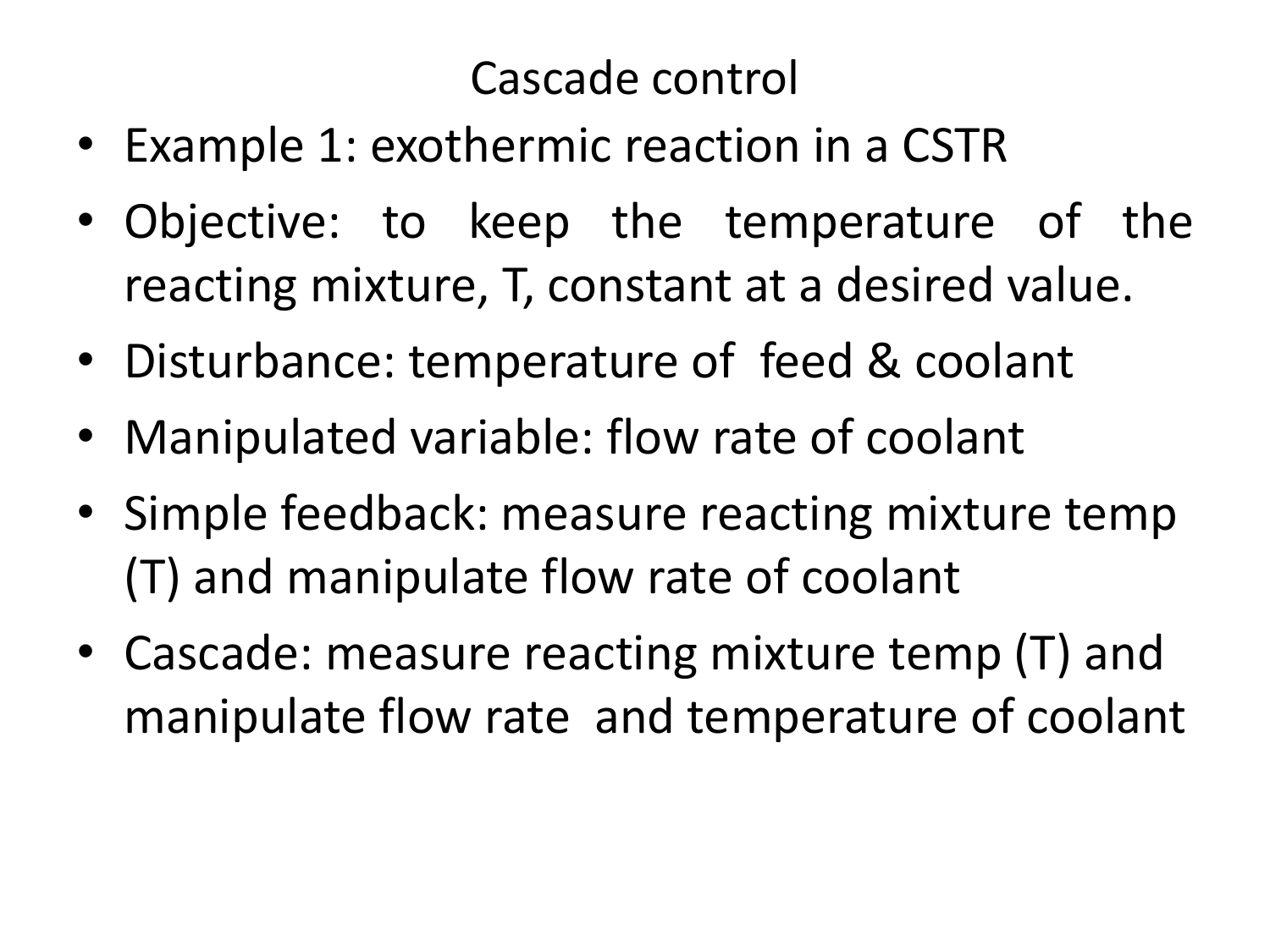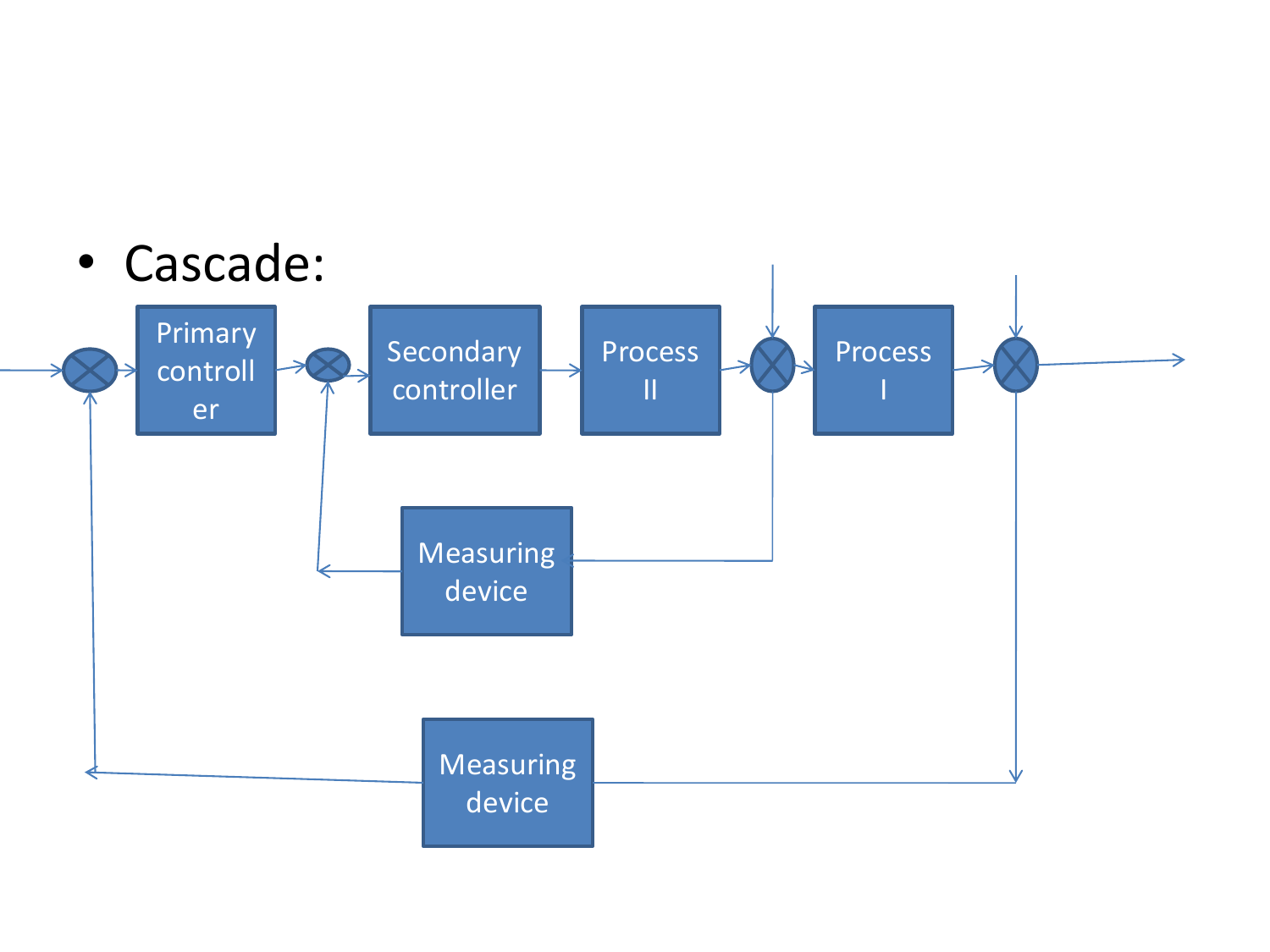- Example 2: heat exchanger
- Objective: to keep the outlet temperature constant at desired value
- Measure outlet temp. and manipulate temp and flow rate of heating/cooling fluid
- Example 3 : distillation column

•

- Objective: to keep the temperature & concentration at bottom & top of the column
- Manipulate the flow rate to meet the objective.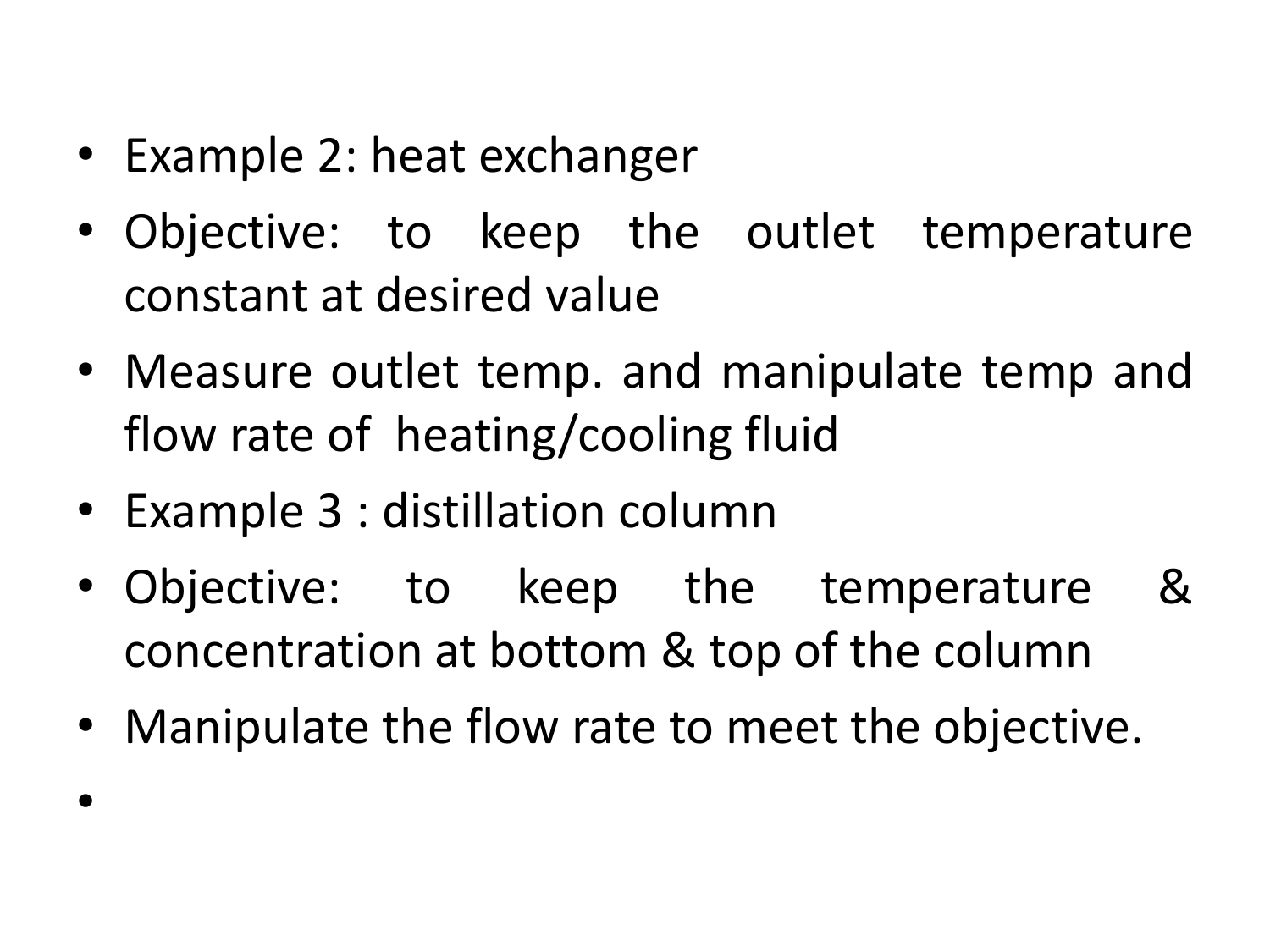### Dynamics of cascade control

• Overall transfer function for secondary loop

*openloop* : 
$$
G_{\text{sec}indary} = G_{cII} \cdot G_{PII}
$$
  
*closeloop* :  $1 + G_{\text{sec}indary} = 1 + G_{cII} \cdot G_{PII} = 0$ 

• Overall transfer function for primary loop

*openloop* : 
$$
G_{primary}
$$
 =  $\frac{G_{cII}.G_{PI}}{1 + G_{cII}.G_{PI}}$ .  $G_{cI}.G_{PI}$   
\n*closeloop* :  $1 + G_{primary}$  =  $\frac{G_{cII}.G_{PI}}{1 + G_{cII}.G_{PI}}$ .  $G_{cI}.G_{PI}$  = 0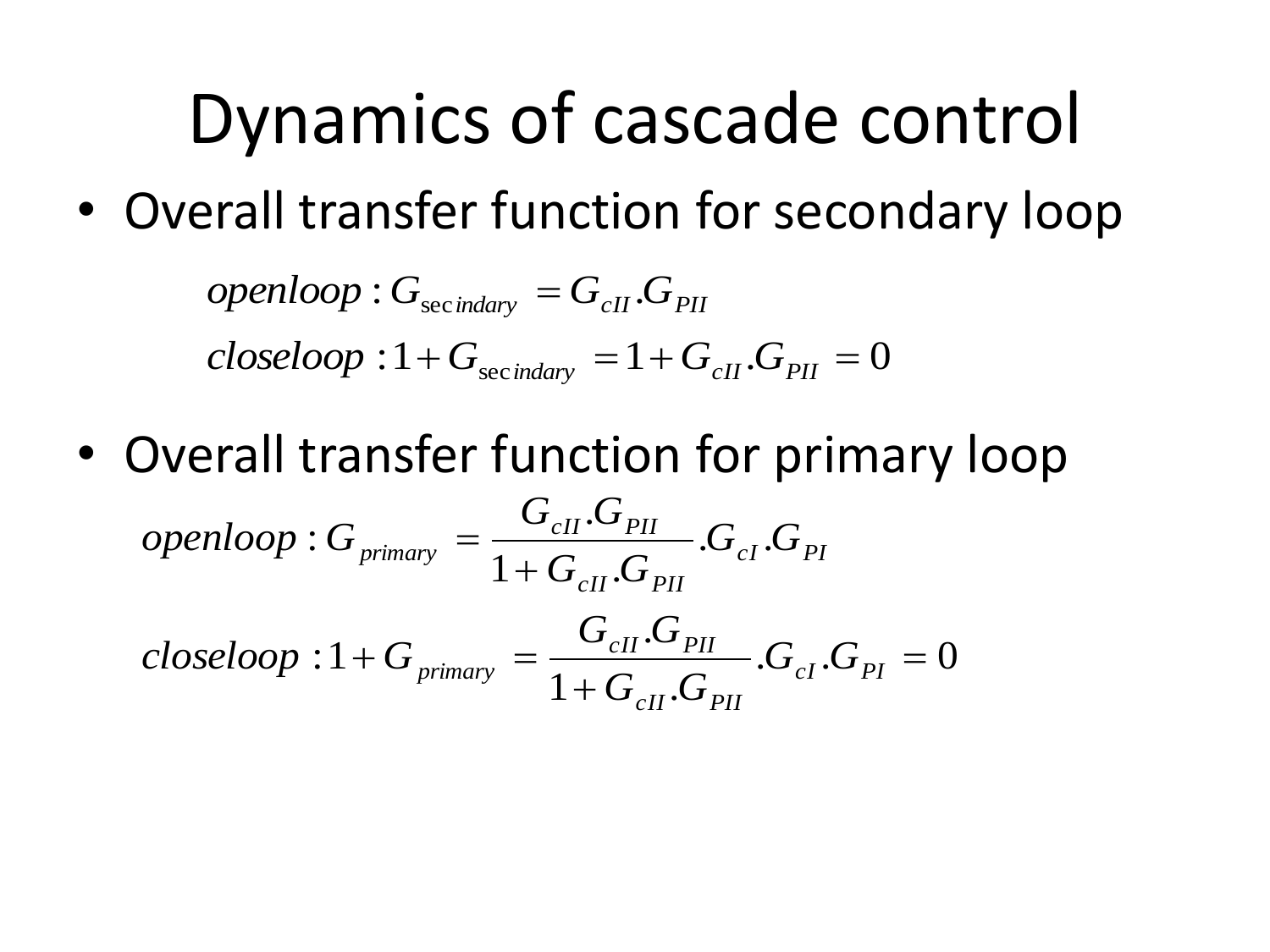## Remarks

- Generally, a P-controller is used for secondary loop, although a PI controller although PI controller with small integral action is not unusual.
- Any offset caused by P control in the secondary loop is not important since we are not interested to control the output of the secondary process.
- i)The dynamics of the secondary loop is much faster than that of the primary loop. Consequently, the phase lag of the closed secondary loop will be less than that of the primary loop.
- ii)"The crossover frequency for the secondary loop is higher than that for the primary loop.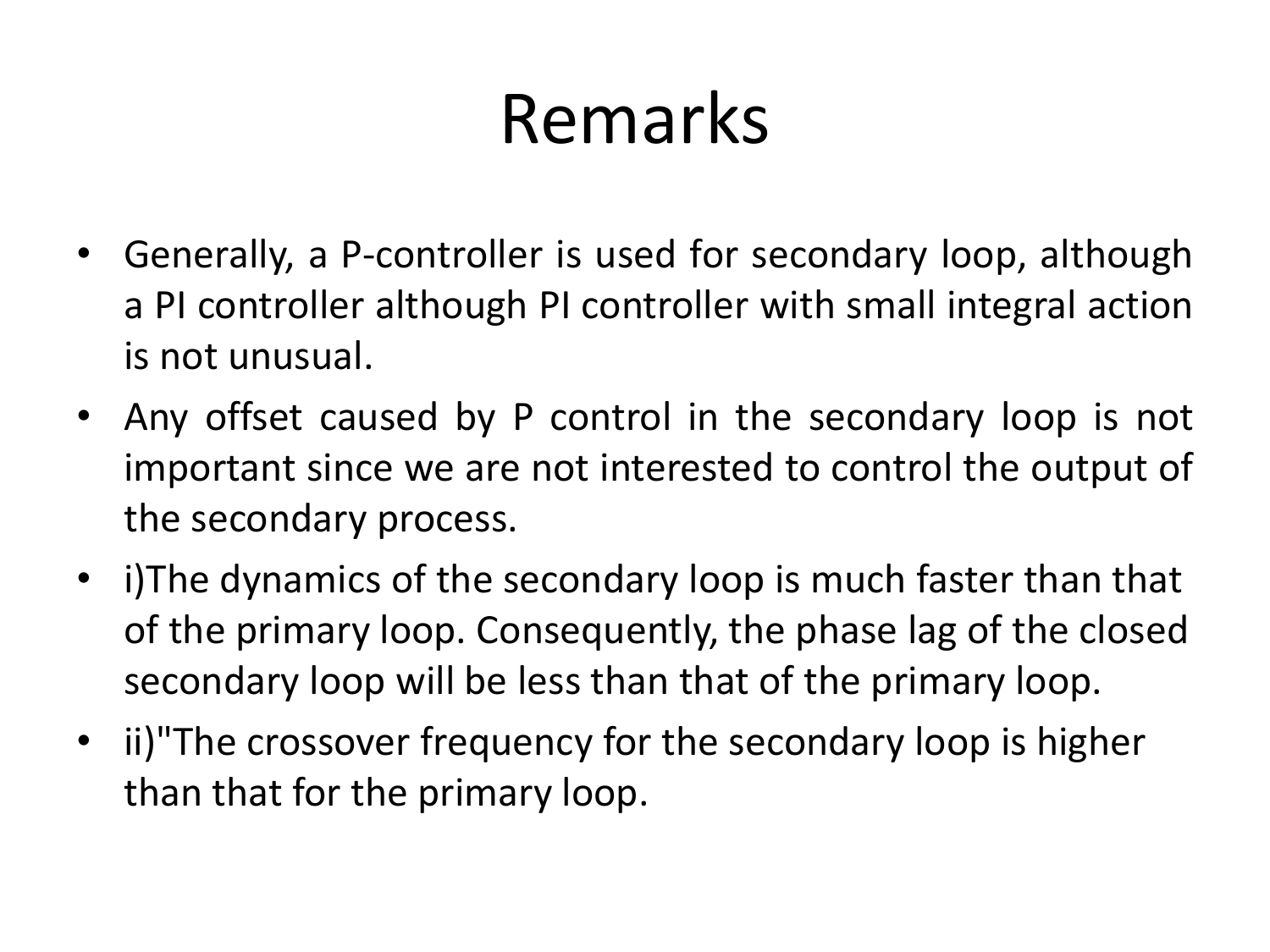## Tuning of cascade controller

- First, determine the settings for the secondary controller using one of the methods Cohen and Coon or Ziegler-Nichols or others using timeintegral criteria or phase and gain margin considerations;
- Second, from the Bode plots of the overall system determine the crossover frequency using the settings for the secondary loop we found above. Then, using the frequency response techniques choose the settings for the primary controller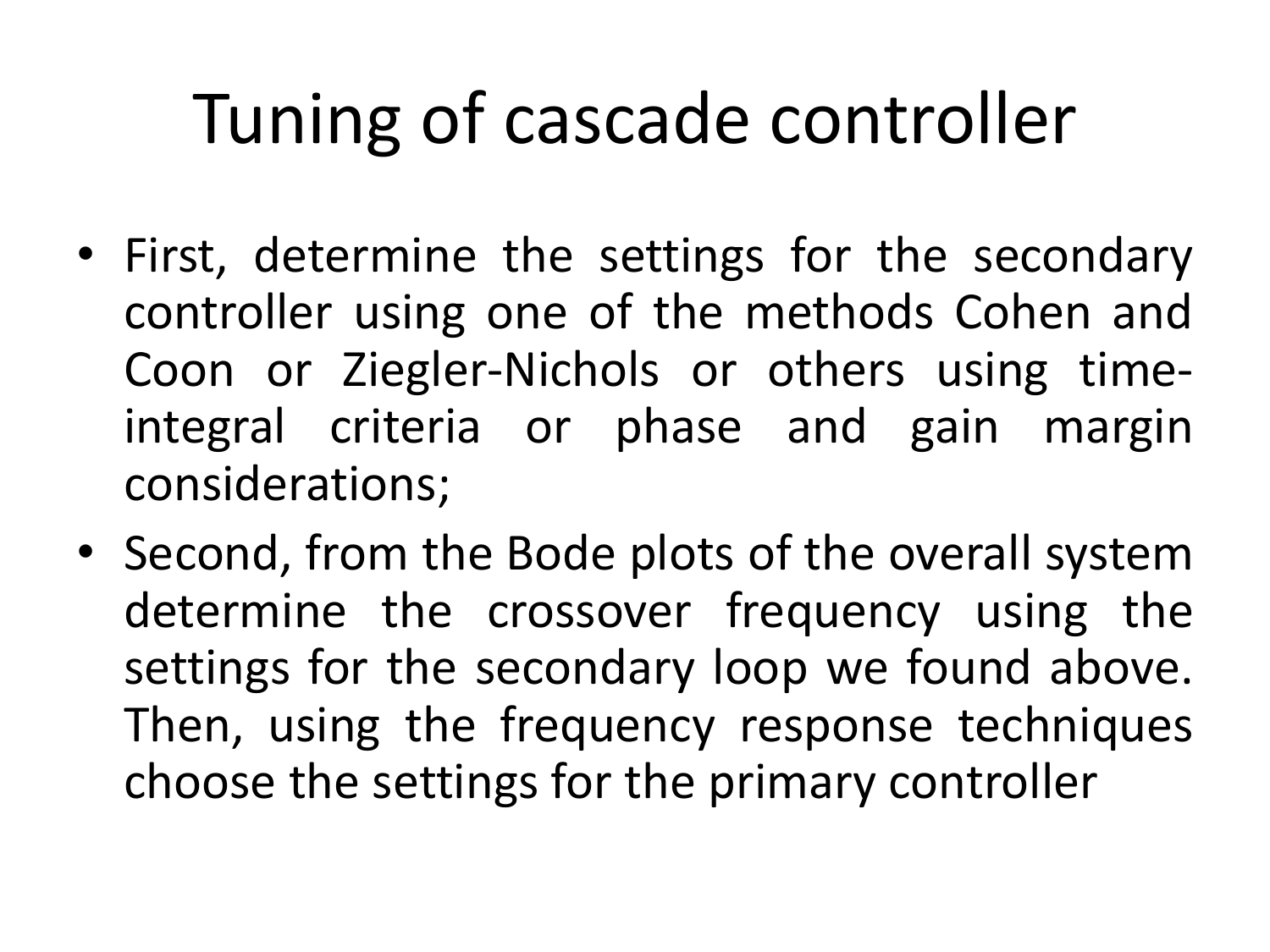## SELECTIVE CONTROL SYSTEMS

- These are control systems which involve one manipulated variable and several controlled outputs.
- Different types of selective control system : Override control for the protection of process equipment and Auctioneering control.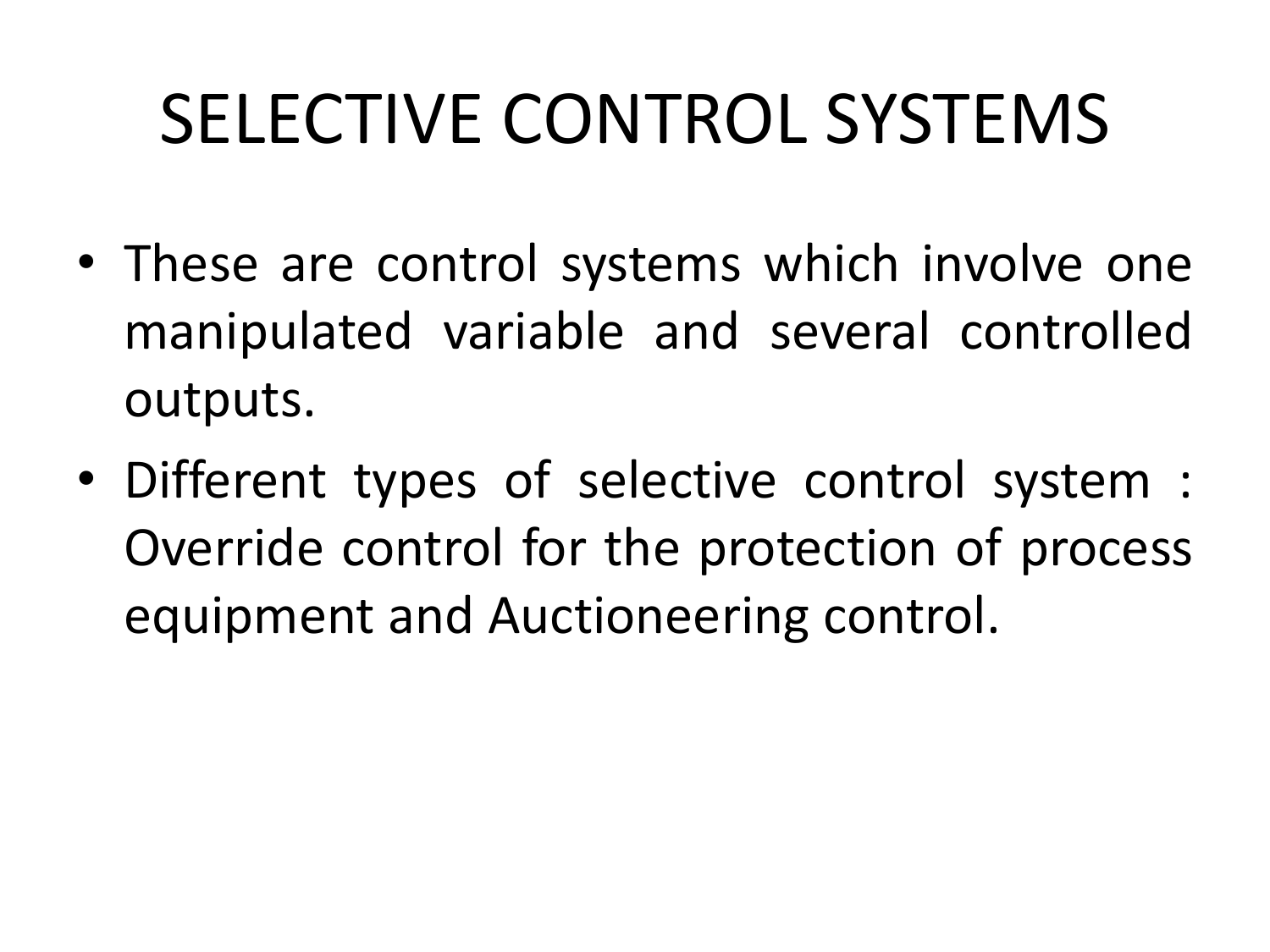### Override control

- During the normal operation of a plant or during its start-up or shut-down it is possible that dangerous situations may arise, which may lead to destruction of equipment and operating personnel.
- In such cases it is necessary to change from the normal control action and attempt to prevent a process variable from exceeding an allowable upper or lower limit. This can be achieved through the use of special types of switches such as high selector switch (HSS) and low selector switch (LSS).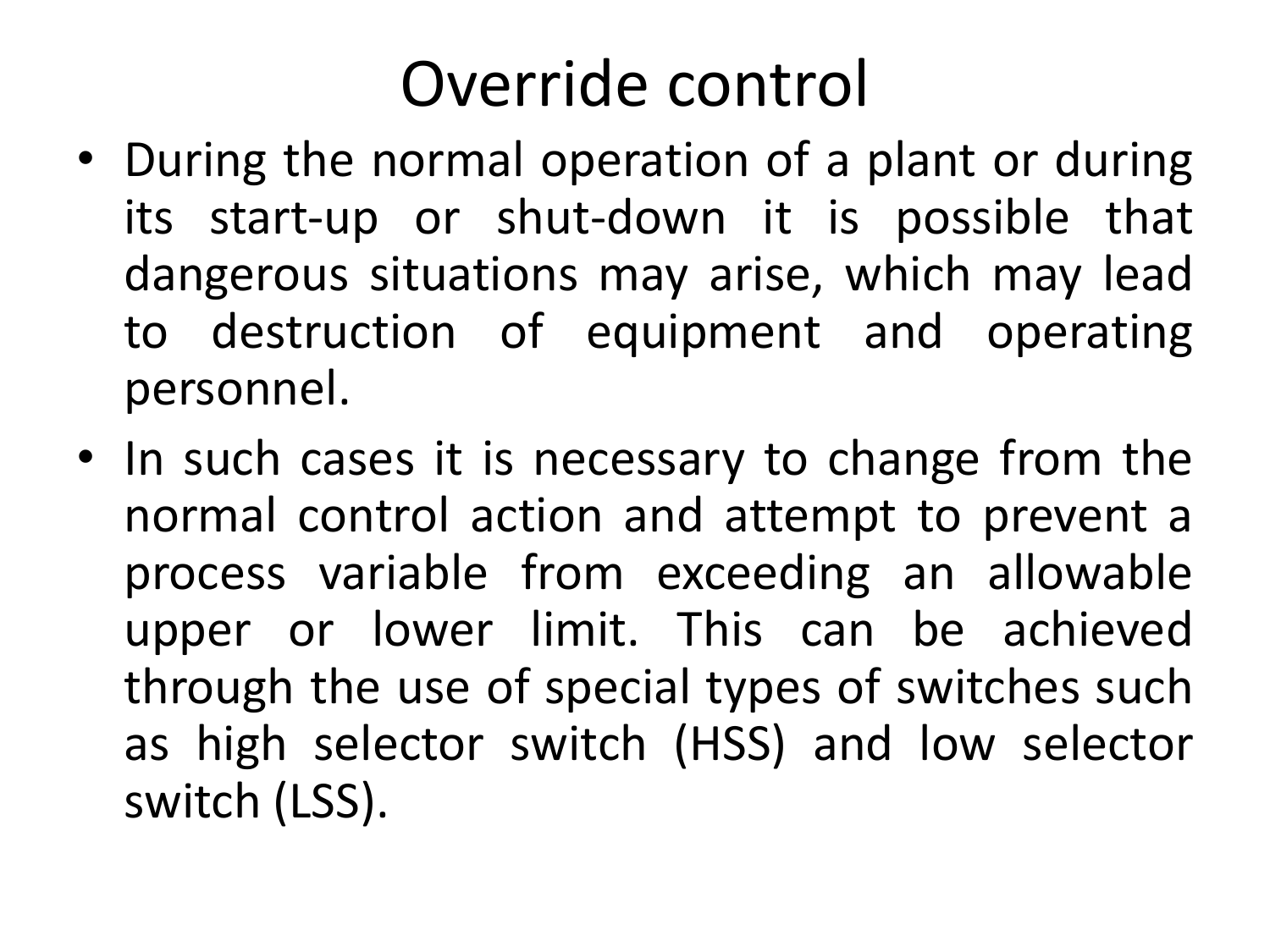#### Examples:1

- Protection of a boiler system: Usually, the steam pressure in a boiler is controlled through the use of a pressure control loop on the discharge line. At the same time the water level in the boiler should not fall below a lower limit which is necessary to keep the heating coil immersed in water and thus prevent its burning out.
- the override control system using a low switch selector (LSS). According to this system, whenever the liquid level falls below the allowable limit, the LSS switches control action from pressure control to level control and closes the valve on the discharge line.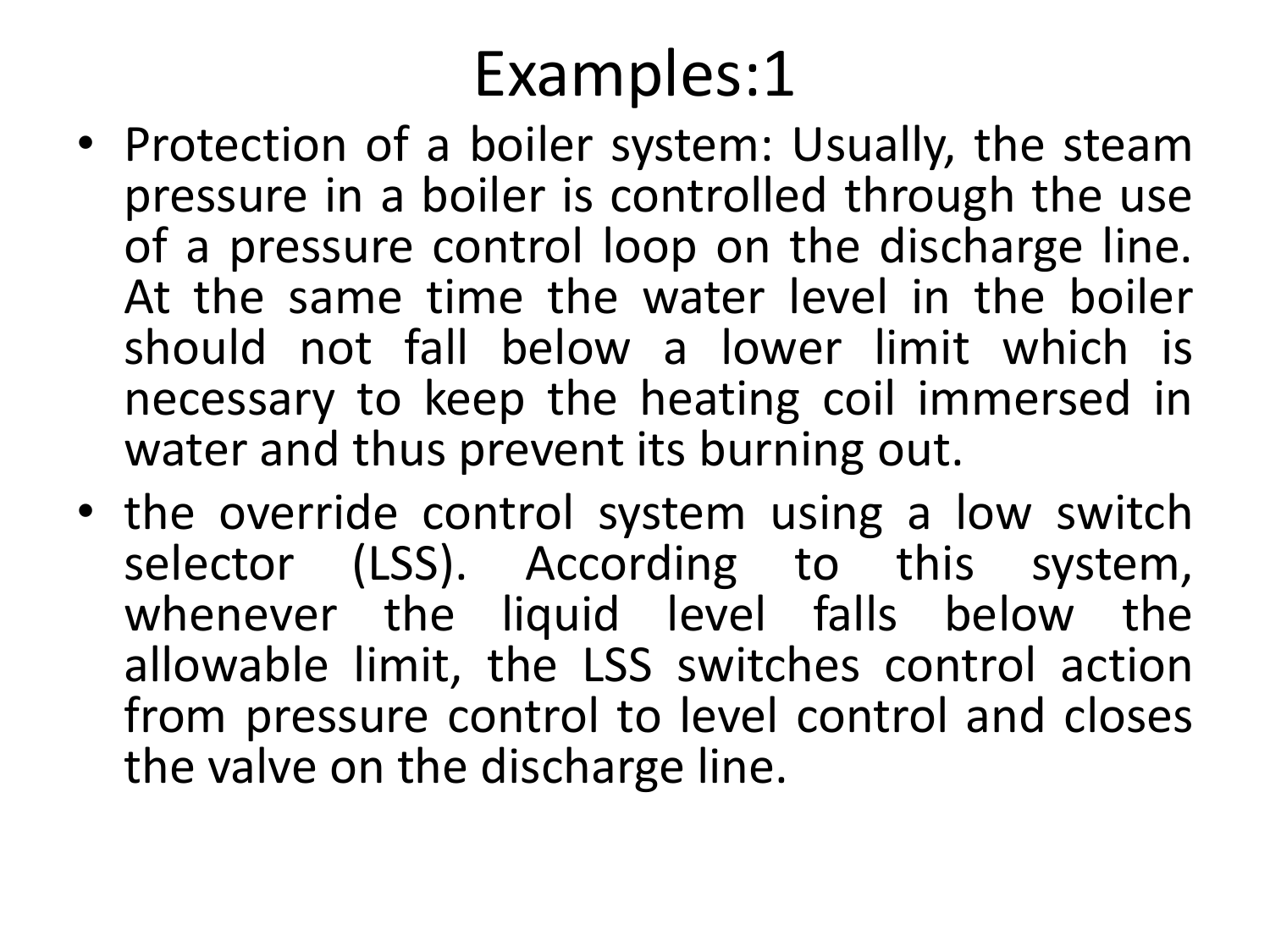#### Examples:2

• Protection of a compressor system: To prevent the discharge pressure from exceeding an upper limit, an override control with a high switch selector (HSS) is introduced. It transfers control action from the flow control to the pressure control loop whenever the discharge pressure exceeds the upper limit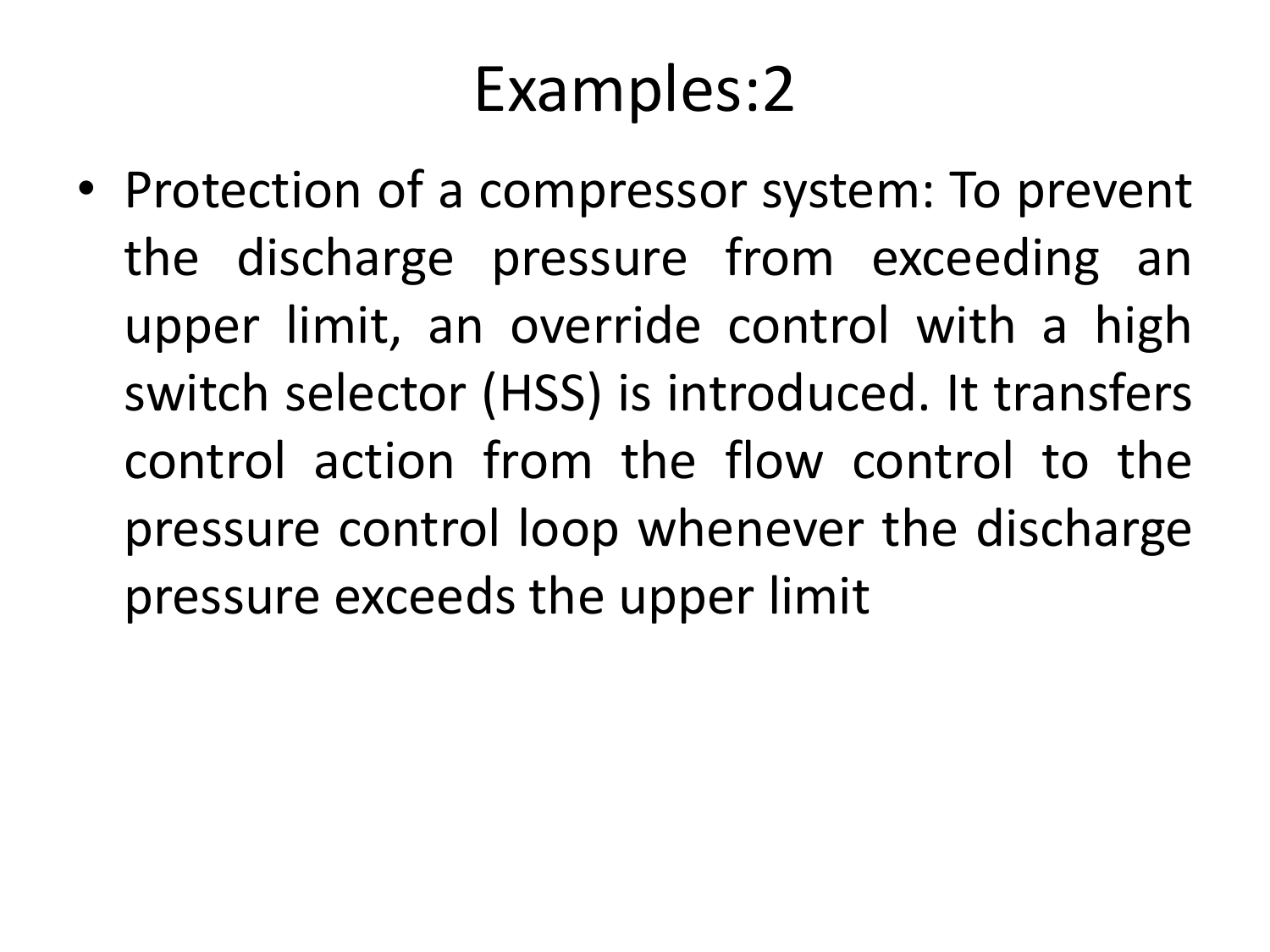### Auctioneering Control Systems

- Catalytic tubular reactors with highly exothermic reactions: the hydrocarbon oxidation reactions like the oxidation of o-xylene or naphthalene to produce phthalic anhydride. The highest temperature in temperature profile along the length of the tubular is called hot spot. The location of the hot spot moves along the length of the reactor depending on the feed conditions (temperature, concentration, flow rate) and the catalyst activity.
- The primary control objective is to keep the hot spot temperature below an upper limit. Therefore, we need a control system that can identify the location of the hot spot and provide the proper control action. This can be achieved through; -
- 1. the placement of several thermocouples along the length of the reactor and
- 2. the use of an auctioneering system to select the highest temperature, which will be used to control the flow rate of the coolant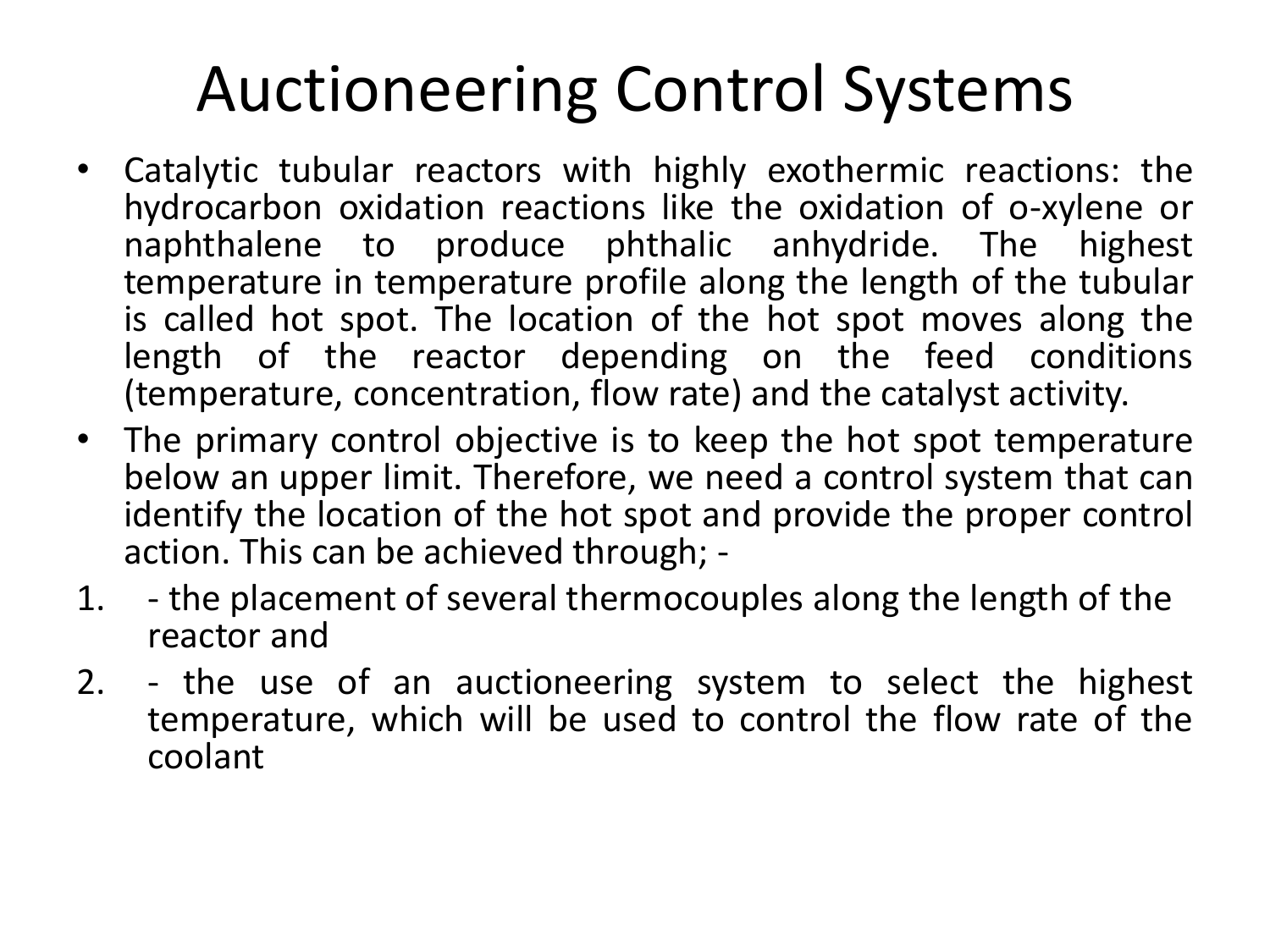## SPLIT-RANGE CONTROL

- the split range control configuration has one measurement only (controlled output) and more than one manipulated variables.
- A Single process output by coordinating the actions of several manipulated variables, all of which have the same effect on the controlled output.